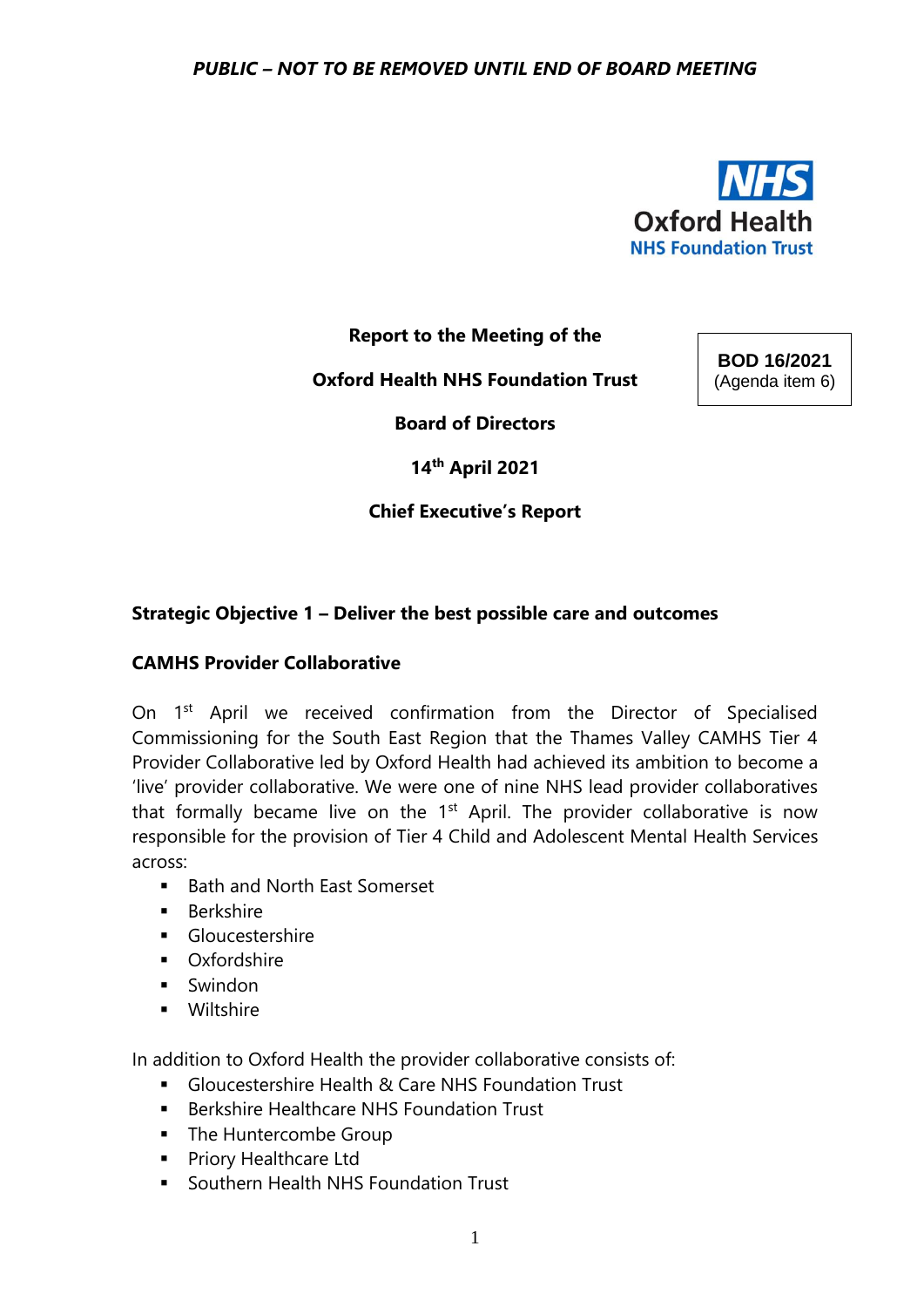We had hoped that the Thames Valley Adult Secure Provider Collaborative would also go live on 1<sup>st</sup> April however, certain financial matters remain unresolved. We are hopeful however, that these can be promptly addressed with a view to the collaborative going live as of  $1<sup>st</sup>$  May.

### **Planning Guidance**

At the end of March NHS England published details of the finance and contracting arrangements for the first six months of the financial year. These arrangements are supported by an additional £8.1bn of funding provided by the Government of which £7.4bn will be available over the first half of the new financial year reflecting the ongoing impact of the COVID-19 pandemic. In addition to this, £0.5bn has been provided for mental health recovery during the course of 2021/2022. The funding provided has been designed to enable delivery of the Mental Health Investment Standard together with the NHS Long Term Plan priorities for mental health. The funding also covers demographic growth together with service development funding for the transformation of community services including the accelerated roll out of the 2-hour crisis community health response.

A welcome feature of the planning guidance is the focus on reducing health inequalities through the development of population health management approaches to address health inequalities in relation to access to services, patient experience and outcomes.

In addition the guidance highlights the following priorities for 2021/22:

- Supporting health and wellbeing of staff and taking action on recruitment and retention
- Delivering the NHS COVID Vaccination Programme and continuing to meet the needs of patients with COVID-19
- Building on what we have learnt during the pandemic to transform the delivery of services, accelerate the restoration of elective and cancer care and manage the increasing demand on mental health services
- Expanding primary care capacity to improve access, local health outcomes and address health inequalities
- **EXT** Transforming community and urgent and emergency care to prevent inappropriate attendance at emergency departments, improve timely admission to hospital for emergency department patients and reduce length of stay
- Working collaboratively across systems to deliver on the above priorities

The financial settlement for the second half of the financial year will be agreed once there is greater certainty regarding the challenges posed by the COVID pandemic.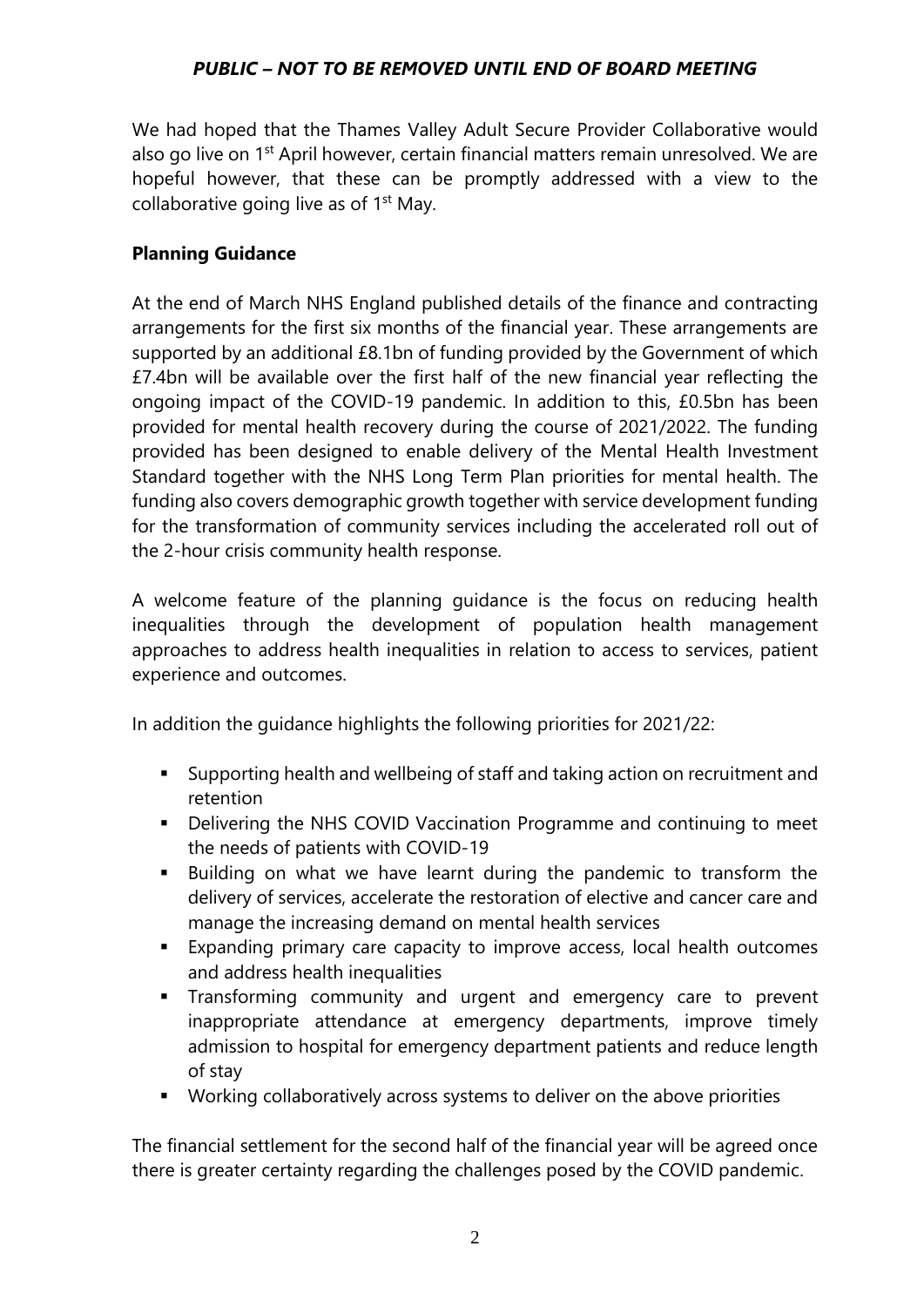In response to the guidance we are now working closely with system partners in order to develop a draft Operational Plan that is due to be submitted on the  $6<sup>th</sup>$  of May with a view to the final submission being made on the  $3<sup>rd</sup>$  of June.

### **Executive Management Committee**

The Executive Management Committee is now well established and met for the third time earlier this month. It has in effect replaced the Extended Executive meeting and now features a smaller membership. The committee will report directly to the Trust Board and will be responsible for overseeing a number of key operational areas including, quality improvement, health and safety, medicines management and delivery of the carbon zero strategy. In addition the committee receives regular updates from the Trust's six clinical directorates.

The committee will help to further strengthen the Trust's internal governance arrangements and ensure that the Trust Board is better sighted on key operational challenges across the organisation.

# **Strategic Objective 2 – Be a great place to work**

# **Interim Director of Human Resources**

I am pleased to report that Mark Warner joined the Trust as our Interim Director of Human Resources on 8<sup>th</sup> April. Mark brings with him a wealth of leadership and human resources experience particularly in the acute sector.

Plans are now well developed to recruit a new Chief People Officer with interviews all being well taking place in mid-May.

# **Medical Director**

This month's Board meeting will be the final Board meeting that Dr Mark Hancock will attend in his capacity as the Trust's Medical Director. I would therefore like to put on record my sincere thanks to Mark for all he has done during the course of his five year tenure as Medical Director and prior to that during his time as Deputy Medical Director. As colleagues will be aware Mark will be remaining with the Trust as a consultant in forensic psychiatry along with continuing to be the Trust's Chief Clinical Information Officer.

# **Director of Communications**

Lorcan O'Neil will be stepping down from his role as the Trust's Director of Communications and will be leaving the organisation at the end of June. Sara Taylor, Head of Media and Staff Communications, has now assumed responsibility for the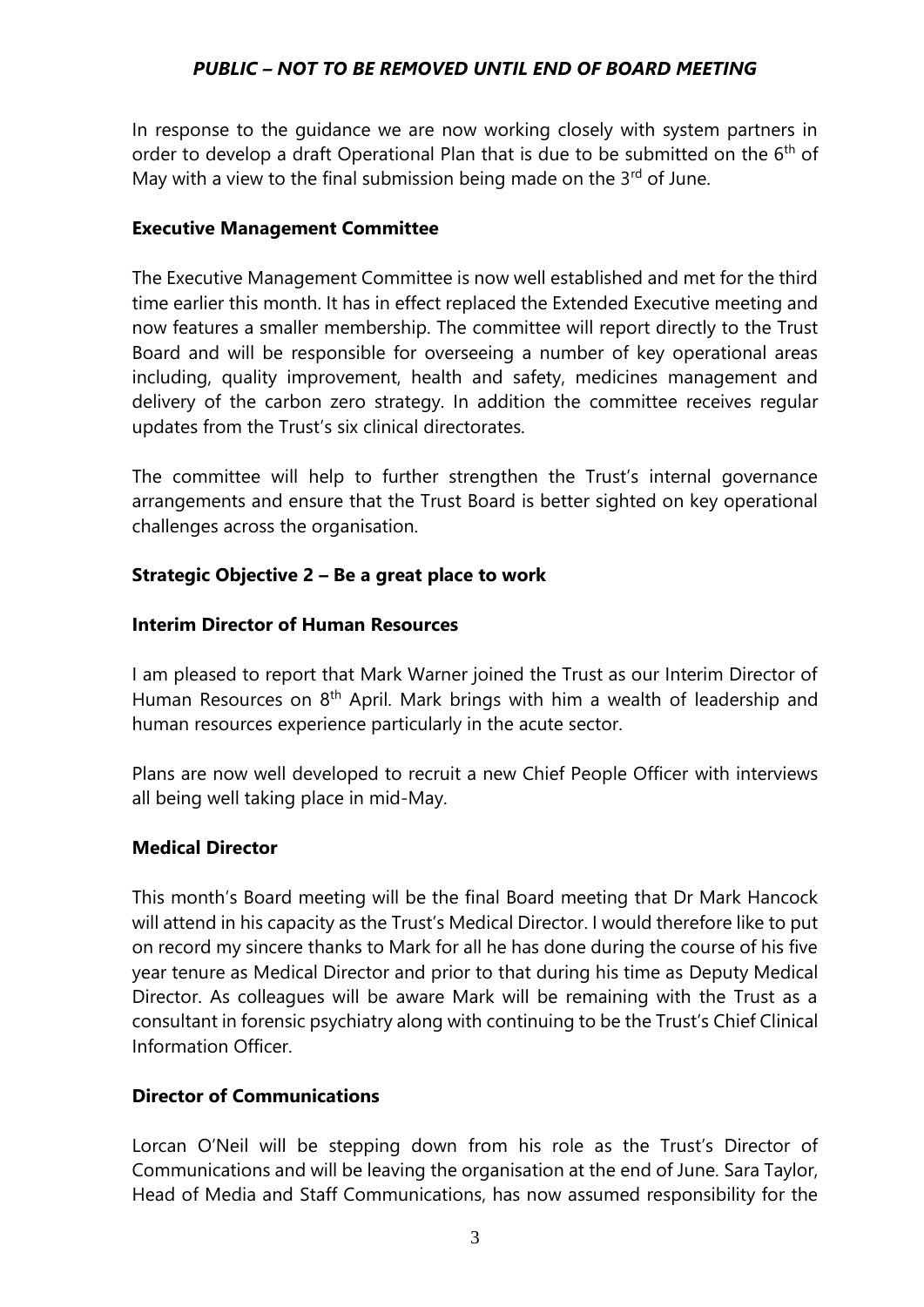management of the Communications Team. I would like to thank Lorcan for the considerable contribution he has made to Oxford Health during his seven years as Director of Communications during which time he has led numerous important initiatives and ensured that the Trust benefitted from a highly effective and contemporary communications function.

## **Deputy Director of Finance**

Following a highly competitive process, including interviews at the end of March, I am pleased to report that Peter Millican has been appointed as the Trust's Deputy Director of Finance. He will succeed Paul Dodd who has retired following 10 years working for the Trust.

Peter is currently the Associate Director of Finance, Performance and Contracting at West London NHS Trust where he has worked for over six years.

### **Gender Equality Network**

As part of the Trust's celebration of this year's International Women's Day on the  $8<sup>th</sup>$ March, we launched our new Gender Equality Network. This virtual event was attended by 118 colleagues from across the organization, including both executive and non-executive directors. The Gender Equality Network will be chaired by Debbie Richards, Executive Managing Director for Mental Health and Learning Disabilities.

The network is one of a number of networks that have now been established across the Trust coordinated by the Equality, Diversity and Inclusion Team in keeping with the Trust's ambition to be a truly inclusive organisation that values diversity in all its forms.

# **Strategic Objective 3 – Make the best use of our resources and protect the environment**

### **Zero Carbon Summit**

On the 4th February the Trust's chairman and myself attended the Zero Carbon Oxford Summit chaired by Councillor Susan Brown, Leader of Oxford City Council. We joined representatives from a wide variety of organisations that constitute the city's major employers.

During the course of the event leaders from these organisations supported the aspiration of Oxford achieving net zero carbon emissions by 2040 and also signed the Zero Carbon Oxford Charter. We were able to showcase some of the work that is ongoing across the Trust to reduce our carbon footprint and ensure we become a more environmentally sustainable organisation. The draft Trust Carbon Zero Strategy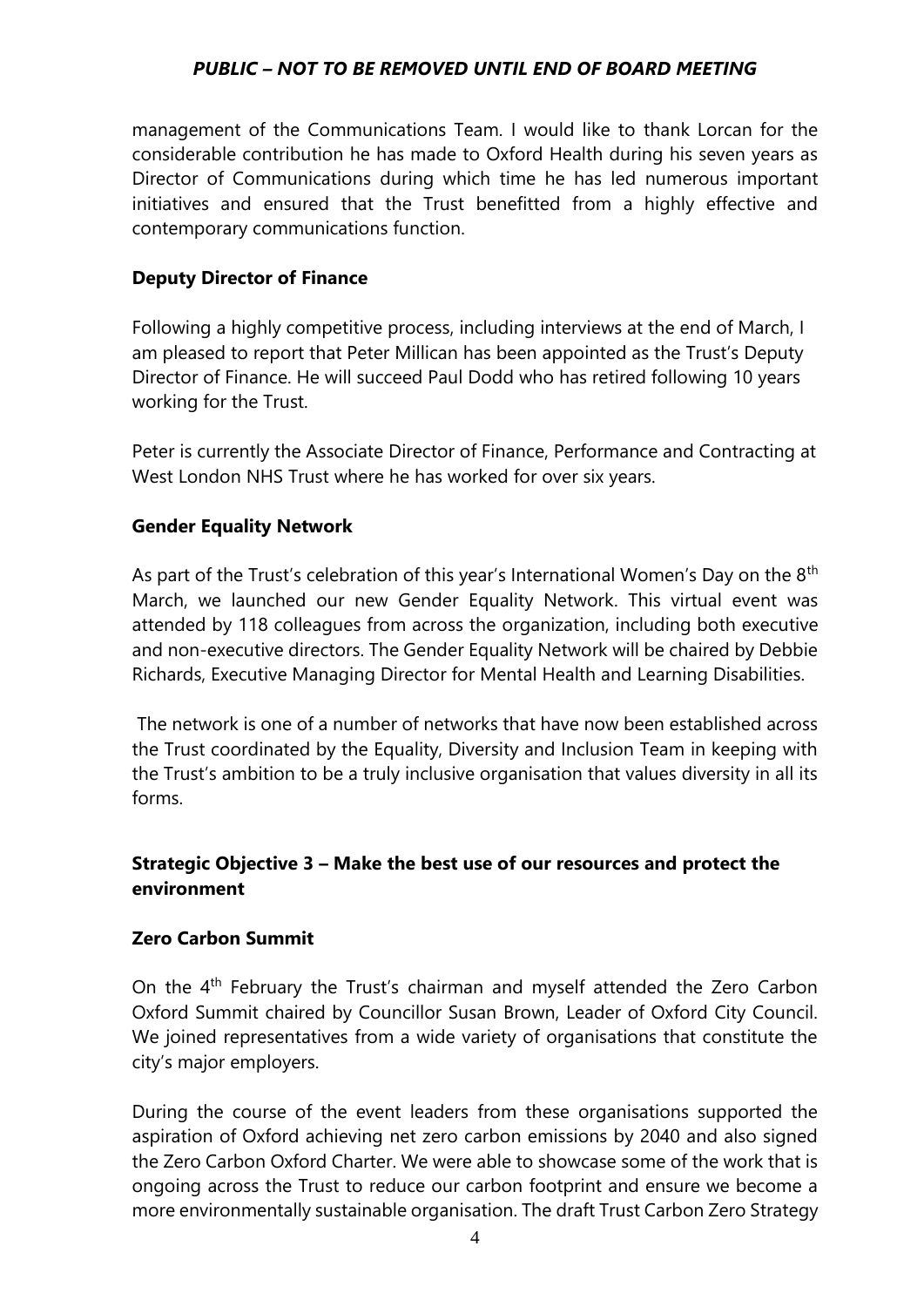was presented to the Executive Management Committee on 6<sup>th</sup> April with a view to the final document coming to the Board in the summer.

# **Strategic Objective 4 – Become a leader in healthcare research and education**

## **Biomedical Research Centre**

Oxford Health hosts one of only two Biomedical Research Centres (BRC) in the country that is focused on the field of mental health.

The BRC was initially authorised by the National Institute for Health Research (NIHR) in April 2017 for a five-year period. This authorisation is due to be renewed later this year. Work has now begun to prepare for the renewal application and is being led by Professor John Geddes, Director of Research & Development & Director, NIHR Oxford Health Biomedical Research Centre, and coordinated by the BRC Steering Group which I chair.

The NIHR BRC Funding Competition will formally launch on 14<sup>th</sup> April with a submission deadline for Stage 1 applications on 26<sup>th</sup> May. Shortlisted applicants will then be invited to submit a full application during Stage 2 of the competition which will begin on 4<sup>th</sup> August and close on 20<sup>th</sup> October. Applicant interviews are then expected to take place in April 2022.3

Ensuring that the BRC is re-authorised and that funding for an expanded programme of research is secured is of fundamental importance to the Trust achieving its key strategic objective of becoming a leading research and teaching organisation.

### **Academic Health Sciences Network update**

The Oxford AHSN is publishing quarterly activity reports again following a break during the first phase of the pandemic. The latest report can be found here: [https://www.oxfordahsn.org/wp-content/uploads/2021/02/Oxford-AHSN-](https://protect-eu.mimecast.com/s/4yndC46XoTYQ8MxTOLJdR?domain=oxfordahsn.org)[2021\\_Q3report.docxV2\\_.pdf](https://protect-eu.mimecast.com/s/4yndC46XoTYQ8MxTOLJdR?domain=oxfordahsn.org) The Q4/annual report will be available in May.

Professor Gary Ford, Chief Executive of the Oxford AHSN, has been elected chair of the national AHSN Network, the body which brings together England's 15 AHSNs. He is also now on the board of the National Institute for Health and Care Excellence (NICE) as a non-executive director. More here: [https://www.oxfordahsn.org/news](https://protect-eu.mimecast.com/s/qTyxC57YpSgQl51IO-OVe?domain=oxfordahsn.org/)[and-events/news/network-chair/](https://protect-eu.mimecast.com/s/qTyxC57YpSgQl51IO-OVe?domain=oxfordahsn.org/)